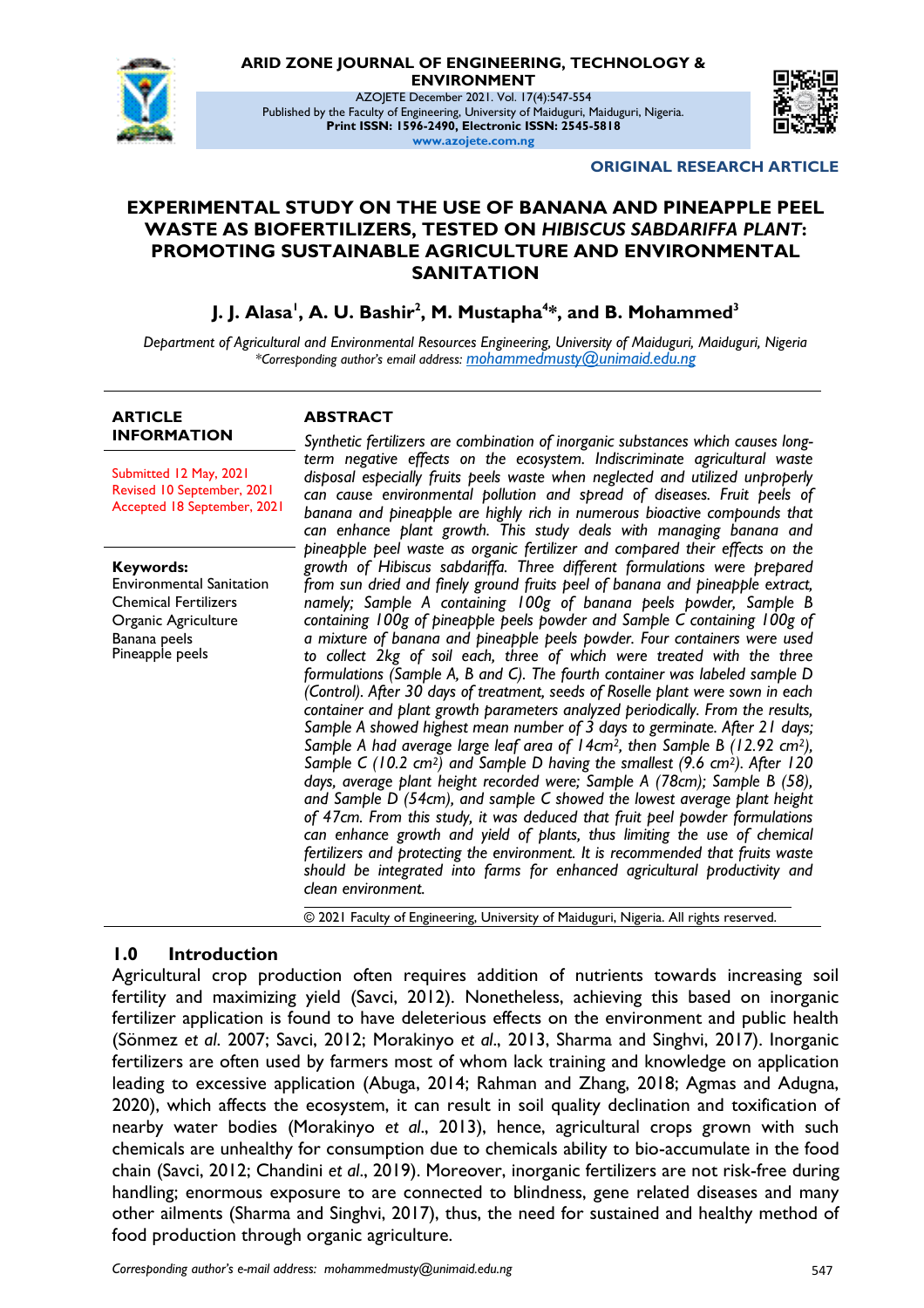A wide range of agricultural fruits and vegetables waste of Banana peel, Orange peel, pineapple, Orange peels, coconut shell, usually generated from households and fruit vendors are mostly discarded indiscriminately affecting environmental quality and health of people (Harir *et al.*, 2015); fruit wastes discarded improperly can produce odour, causing discomforts to people around, as the rich nutrients packed in these waste make them vulnerable to microbial spoilage, and may serve as harborage for harmful insects causing diseases and several environmental issues asides contributing to greenhouse gas effect (Raji and Onu, 2017). Large amounts of fruit wastes are also produced during harvesting, processing, storing or post-harvest handling, and are widely available and accumulate in market complexes and agro-industrial yards, due to the high costs of transportation and the limitation of available lands for disposal, thus resulting in environmental problems. However, fruit wastes characterization by various researchers globally have shown potentials as a source of raw materials that can be converted into value added products or incorporated into different biotechnological application such as biofertilizer production, animal foods and feeds production, industrial chemicals/raw materials, biofuels and other alternative renewable energy development, water treatment application and food and pharmaceutical industrial application (Ezejiofor *et al*., 2014; Raji and Onu, 2017; Sagar *et al*., 2018; Javed *et al*., 2019; Kumar *et al*., 2020), for example, banana waste were important as a potent source in textile manufacturing industries (Mohiuddin *et al.,* 2014) and as cellulase production as a resource in biofuel production process (Sarvanan *et al*., 2013), however, of all fruit waste utilization routes, biofertilizer application were more promising, less complex and easily incorporated with maximum benefits and zero environmental consequences. Scientific findings revealed that these wastes contain various natural bioactive compounds that can be beneficial for plant growth (Rudra *et al.,* 2015; Bakry *et al*., 2016; Khattak and Rahman, 2017; Pathak *et al*., 2017, Sagar *et al*., 2018; Vasanthi and Ramadas, 2019),hence utilizing these wastes as fertilizers for crops undoubtedly may lead to sustainable plant growth and clean environment. Fruit wastes based biofertilizers offers numerous benefits for plants such asit helps to improve soil morphology and organic matter content (Adalgisa *et al*., 2005),regulate soil pH and improve soil fertility (Panwar, 2015), enhanced root system and nutritional characteristics (Bakry *et al*., 2016; Arshad *et al*., 2018; Chandini *et al*., 2019), healthier and quality produce (Ndukwe *et al*., 2012), improves seed germination (Mishara and Koshy, 2016), enrich soil microbiota (Rai *et al*., 2014), and protects plants from insects, nematodes, fungi and other plant pathogens (Divina, 2016).

Interest in organic farming has been recently gaining momentum and wider application in different forms is being practiced, all of which are renowned to yield positive result. This research work was intended to be in Maiduguri where banana and pineapple peels are some common fruits consumed, which generally ends at dumpsites causing environmental degradation. Banana peels generated as a waste product is equivalent to 40% of the total weight of fresh banana, (Tchobanoglous *et al.,* 1993), and pineapple peel account for 50% of the total weight of the pineapple (Saravanan *et al.,* 2013). Hence, with the increasing banana and pineapple fruits production and consumption, banana and pineapple waste are also proportionally increasing, thus waste disposal present a serious environmental challenge. Therefore, the present study compares and explores the utilization of banana and pineapple peel waste as a natural fertilizer, the research selected to grow Roselle plant (*Hibiscus sabdariffa*) which is an economically and medicinally important plant widely used in the region. The aim of the research, therefore, is to investigate the growth ability of Rosella Plant on the soil treated with banana and pineapple peel extract; towards promoting the use of fruits waste based organic fertilizers and ensuring production of safe, highly nutritious food and long-term sustainability of the environment.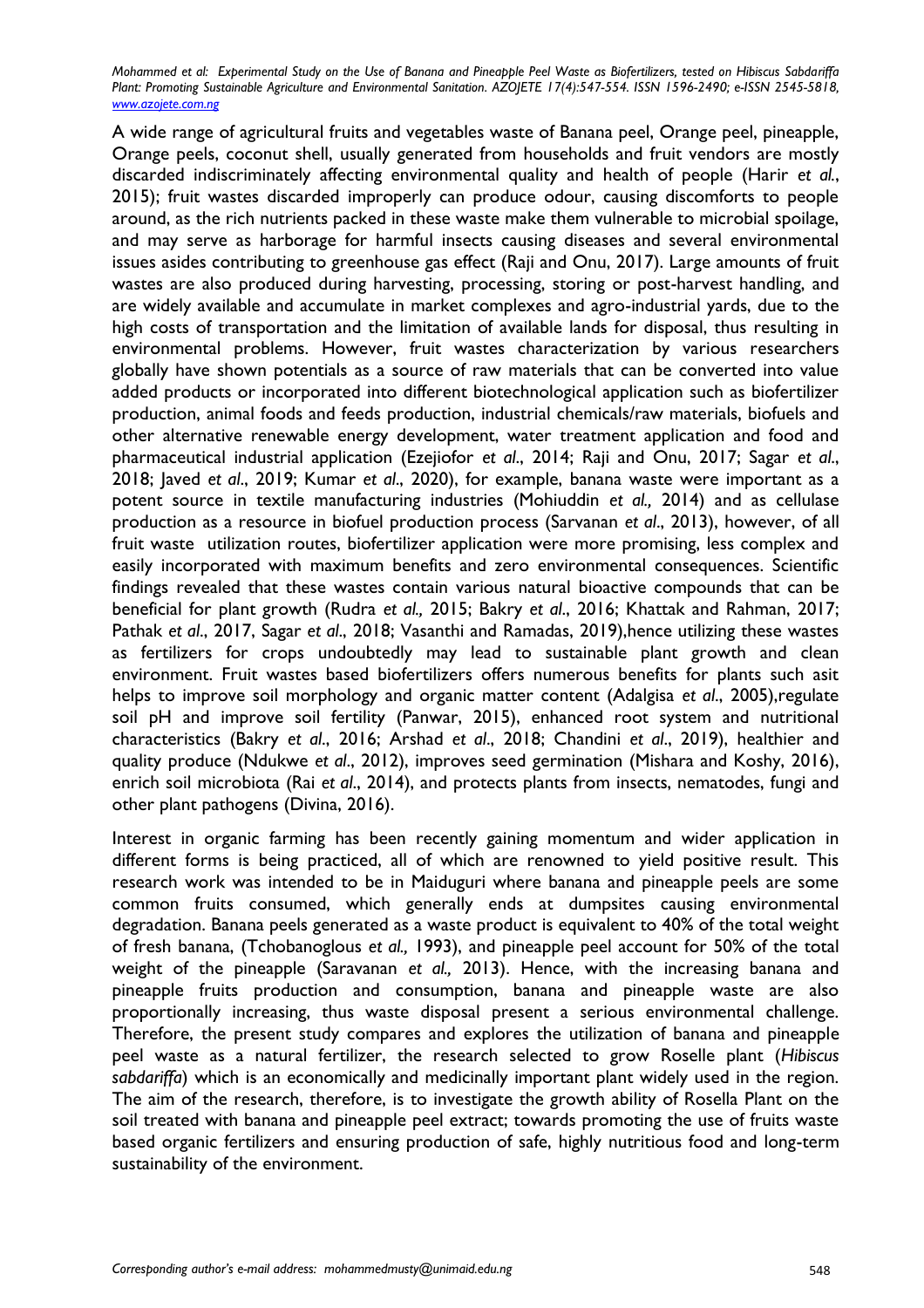*Arid Zone Journal of Engineering, Technology and Environment, December, 2021; Vol. 17(4) 547-554. ISSN 1596-2490; e-ISSN 2545- 5818; www.azojete.com.ng*

# **2. Methodology**

## **2.1.** *Collection and Preparation of soil*

Clay soil samples were collected in a barren land and were filled in four different containers (made up of rubber) each weighing 2kg,and named sample A, B, C and D (control).

## **2.2.** *Extraction of fruit peel waste*

Waste of banana and pineapple peel wastes were separately collected in households, dumpsites and markets, the collected fruits peels were rinsed adequately in running tap water of debris, sand and foreign materials, the cleaned peels were cut into small pieces (1-5cm) and sun dried for 33 days, which were then ground into powdered form, sieved (Figures 1 and 2) and stored at room temperature, three formulation each of pineapple and banana peel extracts were prepared separately, and an additional preparation containing a mixture of pineapple and Banana was made.





Figure 1: Grounded Banana Peel Powder Figure 2: Grounded Pineapple Peel Powder

# **2.3.** *Formulation of different fruit peels fertilizer*

Four grams of each the three formulations of banana peel, pineapple peel and combined mixture of the two fruits peels powder extract were diluted in 400ml of water and applied to the collected soils samples A, B, C respectively and were mixed properly for uniform distribution, controls and two replications maintained for each of preparation, addition of the powder extract was carried out continuously for 32 days.

## **2.4.** *Seeding of Rosella Plant*

After 32 days of application of the fruit peels extract, two seeds of Rosella Plant (*Hibiscus sabdariffa*) were sown in each container, and are being watered everyday with equal volume of water. and plant growth observed in terms of germination period and other plant growth parameters of Plant height, leaves area, number of branches, number of leaves per branch were being observed and recorded for up to 120days, a period in which growth plant is expected to have advanced.

## **3. Results and Discussion**

The results of the various growth parameters on rosella plant seed sown after 21 and 120 days were shown in Tables 1 and 2.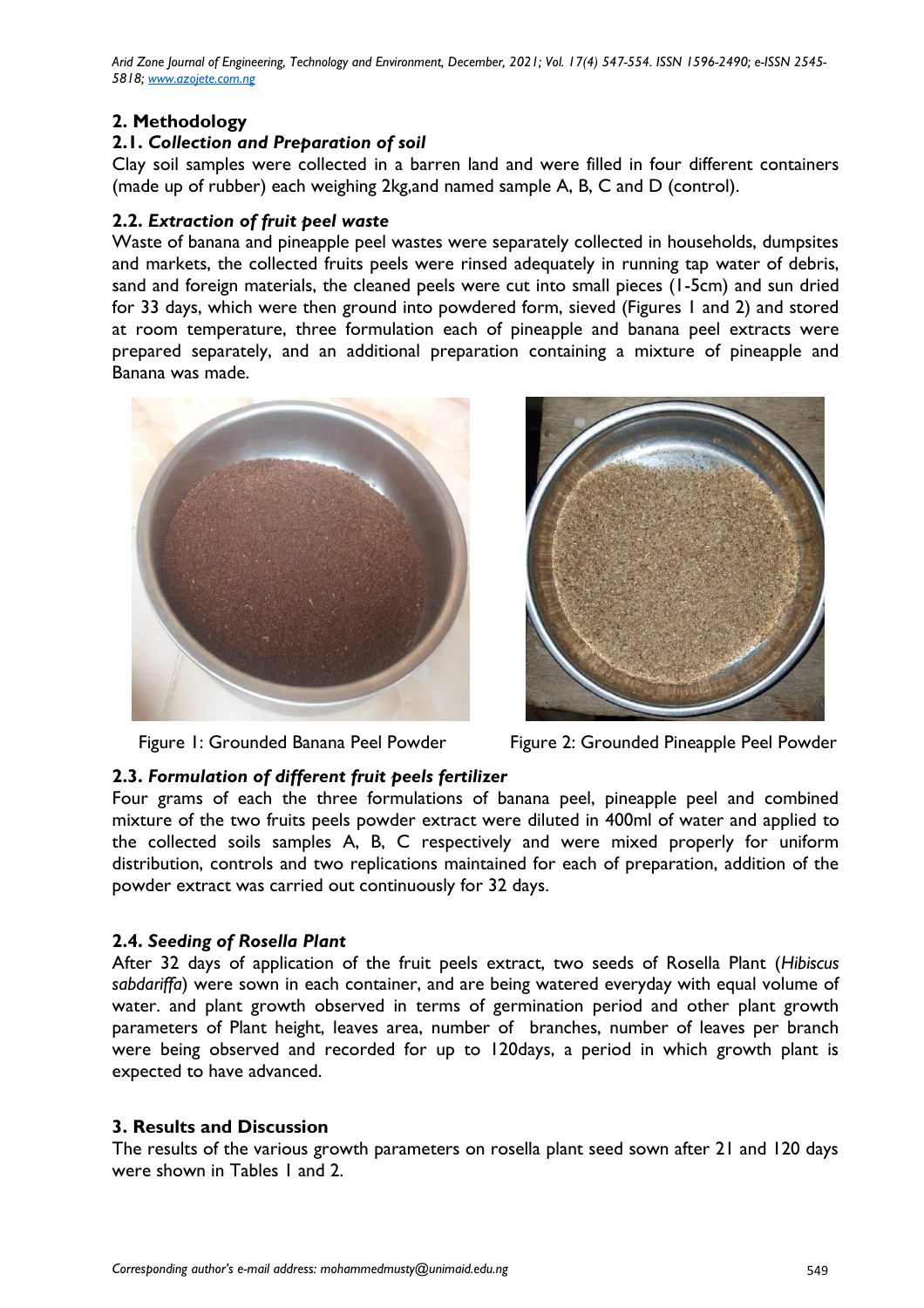| $-4/2$ and $-6/2$                  |              |                        |            |              |  |  |  |
|------------------------------------|--------------|------------------------|------------|--------------|--|--|--|
| <b>Samples</b>                     | Average      | <b>Initial Average</b> | Average    | Average      |  |  |  |
|                                    | Plant Height | number of              | number of  | Leaves Area  |  |  |  |
|                                    | (cm)         | leaves per             | leaves per | per plant    |  |  |  |
|                                    |              | plant                  | branch     | $\rm (cm^2)$ |  |  |  |
| Sample A (Banana peel with soil    | 19           | o                      | 6          | 4            |  |  |  |
| sample)                            |              |                        |            |              |  |  |  |
| Sample B (Pineapple Peel with soil | 18.5         | 6                      | 6          | 12.92        |  |  |  |
| sample)                            |              |                        |            |              |  |  |  |
| Sample C (Banana and Pineapple     | 17.5         | 6                      | 6          | 10.2         |  |  |  |
| peel with soil sample)             |              |                        |            |              |  |  |  |
| Sample D (controlled)              | 16           |                        |            | 9.6          |  |  |  |
|                                    |              |                        |            |              |  |  |  |

|  | Table 1: Growth Parameters of Roselle plant 21 days after germination |  |  |  |  |
|--|-----------------------------------------------------------------------|--|--|--|--|
|  |                                                                       |  |  |  |  |

Table 2**:** Growth Parameters of Roselle plant 120 days after germination

| <b>Samples</b>                                              | Average<br>Plant Height<br>(cm) | Average number of<br>leaves per plant | Average number of<br>leaves per branch |
|-------------------------------------------------------------|---------------------------------|---------------------------------------|----------------------------------------|
| Sample A (Banana peel with soil<br>sample)                  | 78                              | 32                                    | 28                                     |
| Sample B (Pineapple Peel with soil<br>sample)               | 58                              |                                       | 15                                     |
| Sample C (Banana and Pineapple peel 47<br>with soil sample) |                                 | 14                                    | 8                                      |
| Sample D (controlled)                                       | 54                              | 18                                    | 12                                     |

## **3.1.** *Germination period*

From the result, there was no significant difference in number of days for germination. However, Sample C (Banana and Pineapple peel with soil sample), Sample A (Banana peel with soil sample) and Sample B (Pineapple peel with soil sample) showed minimum average number of days to germinate, which is 2 days, while Sample D (controlled) took average of 3 days to germinate. This supports a related study finding by Mishary and Koshy, (2016), in which significant improvement in seed germination were observed; the research analysed effect of vegetable and fruit waste on seed germination and growth of *Solanum lycopersicum* (tomoto plants). Similar results were also observed by Wazir *et al*. (2018), study on the significance of biofertilizers on growth of crops. Furthermore, similar research findings by Hussein *et al*. 2019 showed significant increase in rate of germination from 14% (control) to 97%, after 7 days of plantation of tomato plant. Also, same trend was noticed for fenugreek crop where the germination percentage was enhanced from 25% (control) to 93.14%. However, Banana and Pineapple peels increase soil fertility and enrich soil minerals with potassium, calcium including phosphorus. Phosphorus plays a significant role in seed germination and viability, deficiency in soil phosphorus contents retards early plant growth (Ascher *et al*., 1994)and reduces root growth and development of plants (Hamid *et al*., 2019).

# **3.2***. Average Plant height*

In the first 9 days after germination, Sample C (Banana and Pineapple peel with soil sample) initially showed the highest mean plant height of 10 cm, and Sample D (controlled) showed lowest mean height of 7cm. Sample A (Banana Peel with soil sample) 9cm and Sample B (Pineapple peel with soil sample) 8cm.The next 21 days after germination, Sample A (Banana peel with soil sample) showed mean plant height of 19cm and Sample D (controlled) showed lowest mean height of 16cm. Sample B (Pineapple Peel with soil sample) 18.5 cm and Sample C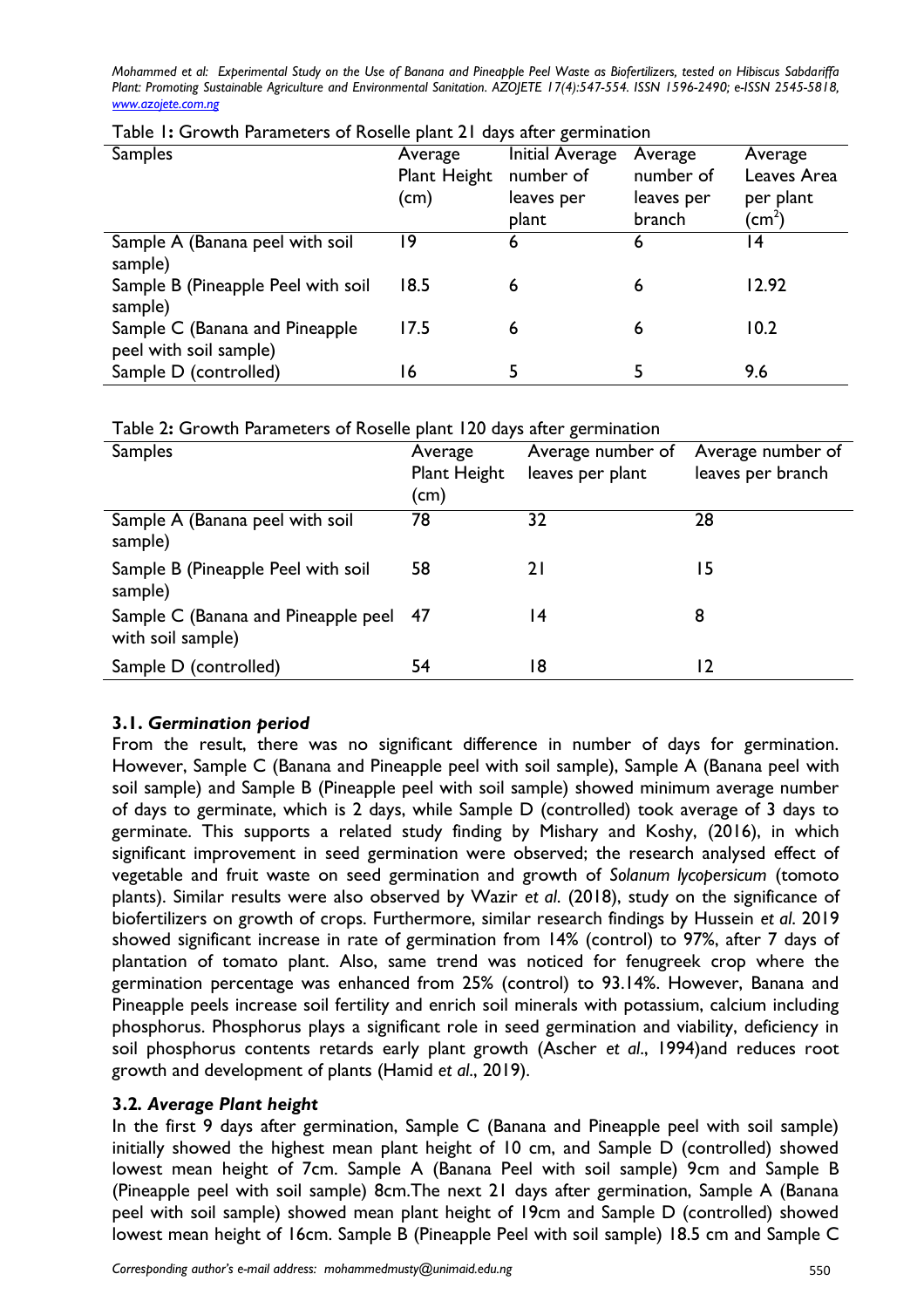*Arid Zone Journal of Engineering, Technology and Environment, December, 2021; Vol. 17(4) 547-554. ISSN 1596-2490; e-ISSN 2545- 5818; www.azojete.com.ng*

(Banana and Pineapple peel with soil sample) 17.5cm. After 120 Days of growth, Sample A (Banana peel with soil sample) showed significantly highest mean plant height of about 78cm, Sample (Pineapple peel with soil sample) with average height of 58cm, Sample C (Banana and Pineapple peel with soil sample) with average height of 47cm and Sample D (controlled) with average height of 54cm, as shown in Figures 3 and 4. However, Banana peel exhibiting high increase in plant height coincides well with many similar studies; Bakry *et al.*(2016) observed similar outcomes with Quinoa Plants (*Chenopodium quinoa*Wild) tested under water deficit condition. Arshad *et al.*(2018); Wazir *et al.*(2018) and Qader (2019)equally noted substantial improvement in height with banana peel extract, on Lettuce plant (*Lactuca Sativa L*) grown under hydroponic condition, Potato and pea vegetables and growth of Chickpea (Cicer areitinum) L. plants respectively. This can be attributed to the high sufficient nitrogen content associated with banana peels extract (Khairnar and Nair, 2019). However, the initial lowest plant height indicated by the banana peel was due to the number of days taken for the treated materials to decomposed and release nutrients.



Figure 3: Heights of Plants using the different Samples after 21 Days.



Figure 4: Heights of Plants using the different Samples after 120 Days.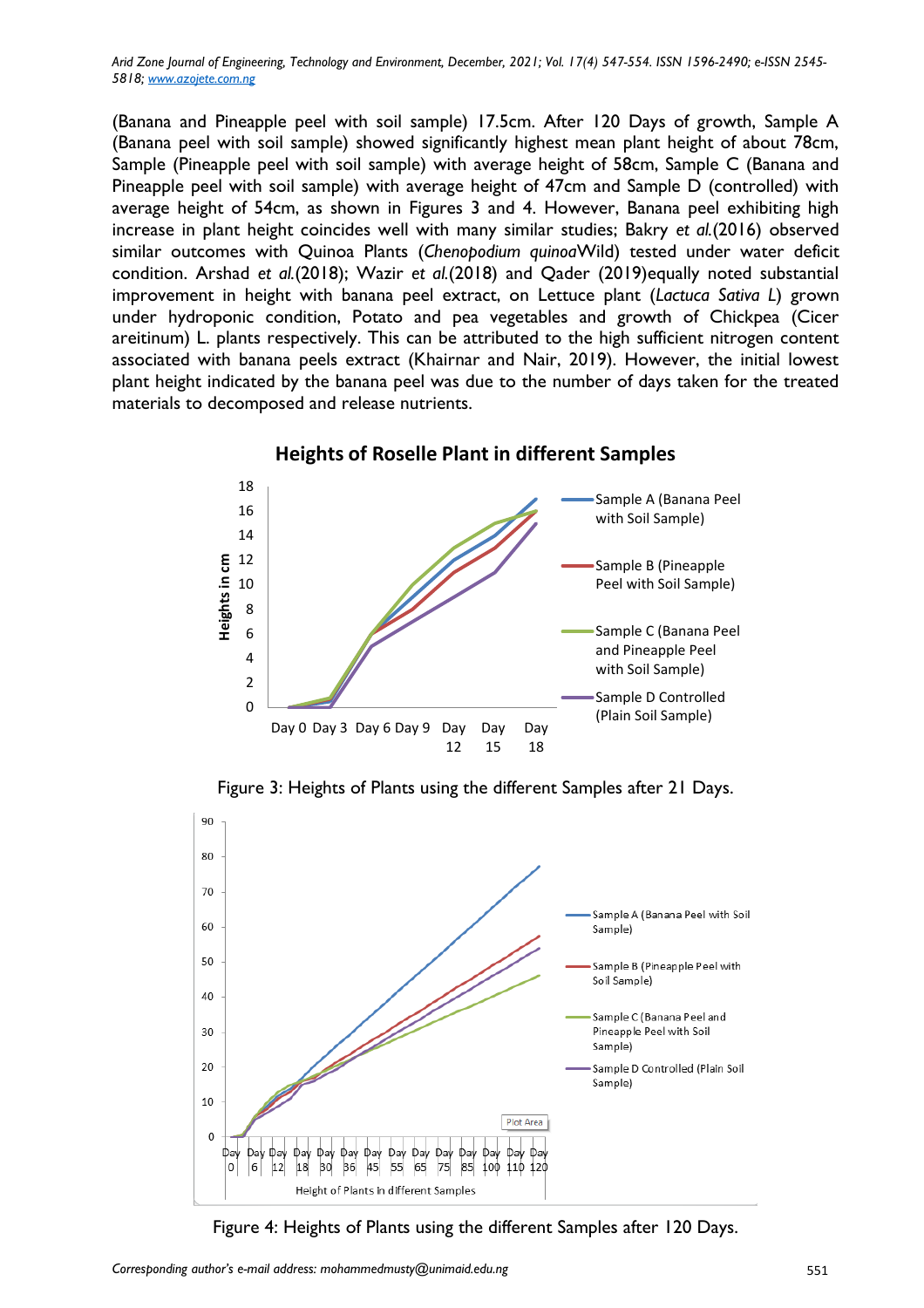#### **3.3** *Average number of leaves per branch*

Pertaining to average numbers of leaves per branch after 21 days, there was not any difference in the number of leaves to the number of branches. This is so because the Roselle plants were still in their early stage. However, Sample A (Banana peel with soil sample) had an average number of 6 leaves per branch, Sample B (Pineapple Peel with soil sample) had an average number of 6 leaves per branch, Sample C (Banana and Pineapple peel with soil sample) also had an average number of 6 leaves per branch and Sample D (controlled) had an average of 5 leaves per branch. This corresponds with Adiah *et al*. 2017; Wazir *et al*. 2018Arshad et al. 2018 and Qader, 2019 studies in which different organic treatments of eggshell powder, banana peel Cassava peel and used tea waste were found best as organic fertilizer source for the plant growth, indicated by a substantial increase in plant leaves.

#### **3.4** *Average Leaves Area per plant*

Pertaining to average leaves area per plant after 21 days, sample A (banana peel with soil sample) had an average area of 14 $cm^2$ , sample B (pineapple peel with soil sample) had an average area of 12.92 cm<sup>2</sup>, sample C (banana and pineapple peel with soil sample) had an average area of 10.2 cm<sup>2</sup>, while sample D (controlled) had an average leave area of 9.6 cm<sup>2</sup>.In comparison with inorganic fertilizer, Sakpare*et al.*(2018)and Tuttobene *et al.*(2009) observed that some growth parameters especially leaf area and shoot height were enhanced by fruit peel extracts of banana and orange peel waste tested on the growth *Solanum scabrum*, and durum wheat (Triticum durum Desf.) and sunflower (Helianthus annuus L.). Similar findings by Wazir *et al.* (2018) also showed higher increase in leaves area per plant with application of banana peels on potato and peas vegetables.

## **4. Conclusion**

Comparative study on the utilization of Banana and Pineapple fruit peel waste as organic fertilizer was carried out to know and compare their growth effectiveness on Rosella Plant, aiming at both sustainable agricultural and environmental sanitation. The study concluded that banana and Pineapple peels waste contain appreciable amount of nutrients to enhance soil fertility and increase plant yield, furthermore, the study found substantial improvement in terms of growth and yield parameters such as germination period, plant height, leaves area and number of leaves per branch. Banana Peel waste was found more suitable for Rosella plant growth. The research concludes that chemical fertilizers can be replaced by the fruit peel powder and extract for sustainable agriculture and environment. It is recommended that the public and farmers should make beneficial use of fruits waste as organic fertilizers and not discarded indiscriminately towards ensuring efficient agricultural productivity and reducing the ill-effect of synthetic fertilizer.

#### **References**

Abuga, I. 2014. The Effect of Inorganic Fertiliser on Onion Production, International Journal of Biological Sciences, 1(5): 21-29.

Adalgisa. B., Marzia, G., Di, L., Mario, M. and Rosalena, T. 2005. Effects of Industrial Orange Wastes on Soil Characteristics and on Growth and Production of Durum Wheat. Agronomy for Sustainable Development, Springer Verlag/EDP Sciences/INRA, 25(1):129-135.

Adiah, MS. 2017. Potential of Cassava Peel as a Biotechnical Nutrient Carrier for Organic Fertilizer Production to Increase Crop Production and Soil Fertility. World Scientific News*,* 72: 103-107.

Agmas, B. and Adugna, M. 2020. Attitudes and Practices of Farmers with Regard to Pesticide use in North West Ethiopia.Cogent Environmental Science, 6: 1791462-1791478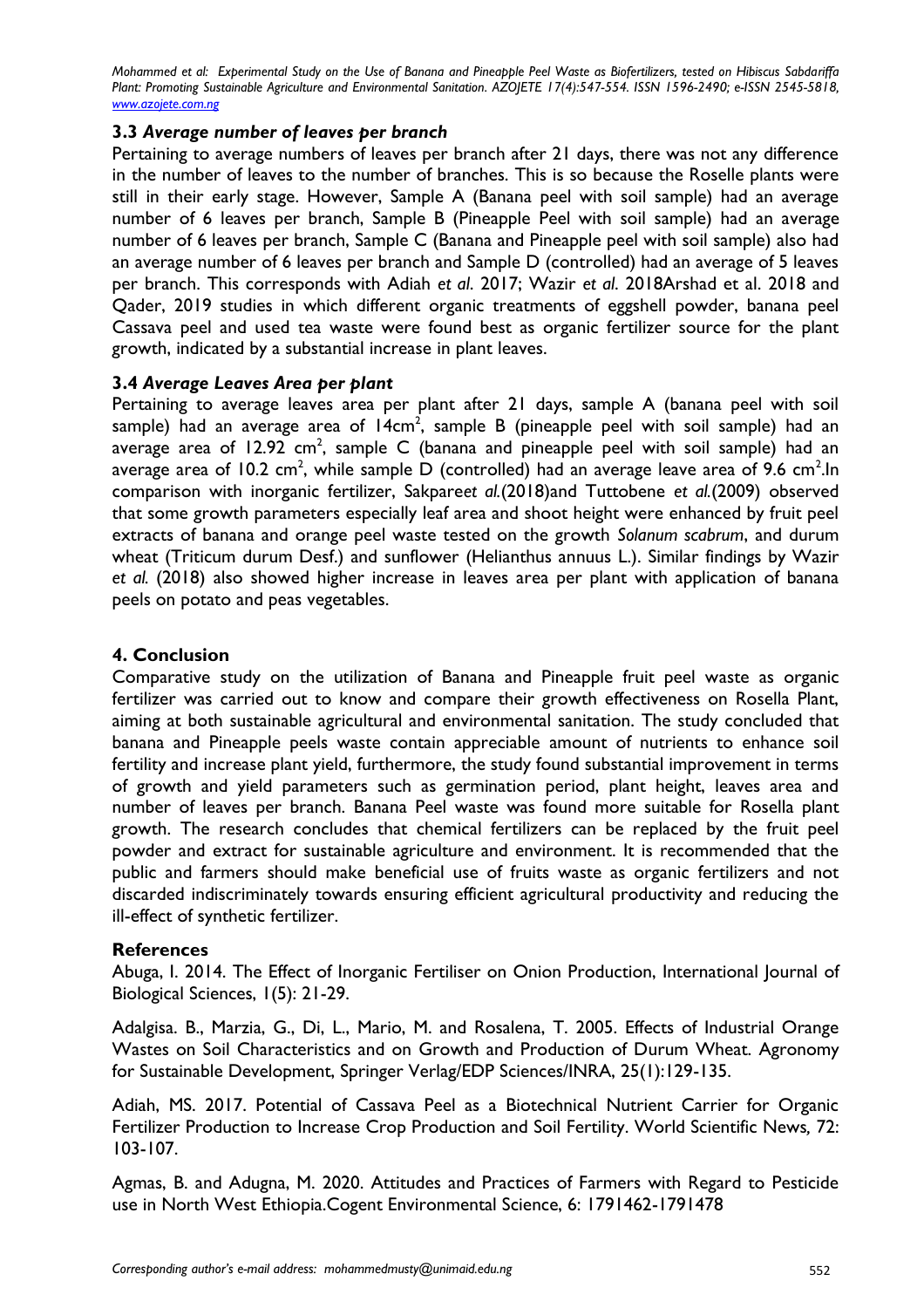*Arid Zone Journal of Engineering, Technology and Environment, December, 2021; Vol. 17(4) 547-554. ISSN 1596-2490; e-ISSN 2545- 5818; www.azojete.com.ng*

Arshad, M., Nawaz, R., Ahmad, S., Qayyum, MMN., Ali, Z., Faiz, F. and Manzoor, HMI. 2018. Morpho-Nutritional Response of Lettuce (*Lactuca Sativa L.*) to Organic Waste Extracts Grown Under Hydroponic Condition. Applied Ecology and Environmental Research, 16(3): 3637-3648.

Bakry, AB., Ibrahim, FM., Shater-Abdallah, MM. and El-Bassiouny, HMS. 2016. Effect of Banana Peel Extract or Tryptophan on Growth, Yield and Some Biochemical Aspects of Quinoa Plants under Water Deficit. International Journal of PharmTech Research*,* 9(8): 276-287.

Chandini, RK., Ravendra, K. and om, P. 2019. The Impact of Chemical Fertiliser on our Environment and Ecosystem. In Book: Research trends in Environmental Science, Edition: 2<sup>nd</sup>, Chapter: 5, 69-86.

Divina, CC. 2016. Scraps No More: Fruit Wastes for Benefits of Plants and Animals. International Journal of Agricultural Technology, 12(7.1): 1535-1545.

Ezejiofor, TIN., Enebaku, UE. and Ogueke, C. 2014. Waste to Wealth- Value Recovery from Agrofood Processing Wastes Using Biotechnology:A Review*.* British Biotechnology Journal, 4(4): 418-481.

Hamid, HA., Qi, LP., Harun, H., Sunar, NM., Ahmad, FH., Muhamad, MS. and Hamidon, N. Development of Organic Fertilizer from Food Waste by Composting in UTHM Campus Pagoh, Journal of Applied Chemistry and Natural Resources, 1(1): 1-6.

Harir, AI., Kashim, R. and Ishiyaku, B. 2015.Exploring the Resource Recovery Potentials of Municipal Solid Waste: A Review of Solid Wastes Composting in Developing Countries. International Journal of Scientific Research and Publication, 5(4): 1-8.

Harsh, K., Kanchan, B., Ruchi, S., Eugenie, N., Kamil, K., Daljeet, SD., Rachna V., Prerna, B., Somesh, S. and Dinesh, K. 2020. Fruit and Vegetable Peels: Utilization of High Value Horticultural Waste in Novel Industrial Applications. Molecules, 25(12): 2812-2833

Khair, MD. and Nair, SS. 2019. Study on Eggshell and Fruit Peels as a Fertiliser. Proceedings of International Conference on sustainable Development, in Association with Navateur Publications, February, 14th and 15th: 25-27.

Khattak, KF. and Rahman, TU. 2017. Analysis of Vegetable's Peels as a Natural Source of Vitamins and Minerals. International Food Research Journal, 24(1): 292-297.

Mishra, P. and Koshy, PE. 2016. Effect of Vegetable and Fruit Waste on Seed Germination and Growth of Solanum Lycopersicum. Asian Journal Biological Science, 11(1): 1-5.

Mohiuddin, AKM., Saha, MK., Md. Hossian, S. and Ferdoushi, A. 2014. Usefulness of Banana (Musa paradisiaca) Wastes in Manufacturing of Bio-products: A Review. The Agriculturists 12(1): 148-158.

Morakinyo, AT., Adeboye, OB. and Awogbuyi, OT. 2013. Environmental Effects of Application of Fertilisers and Pesticides on Water and Soil in Ibadan, Nigeria. Journal of Emerging Trend in Engineering and Applied Sciences 4(6): 773-777.

Ndukwe, OO., Muoneke, CO., Baiyeri, KP and Tenkouano, A. 2012.Effect of Organic and Inorganic Fertilizers on Nutrient Concentrations in Plantain (Musa spp.) Fruit Pulp. African Journal of Biotechnology, 11(7):1651-1658.

Panwar, N. 2015. Studies on Physicochemical Characteristics and Fertility of Soil by addition of Banana Peels-Waste Management. International Journal for Scientific Research and Development, 3(1): 121-125.

Pathak, PD., Mandavgane, SA. and Kulkarni, BD. 2017. Fruit Peel Waste: Characterization and its Potential Uses. Current Science, 113 (3): 444-454.